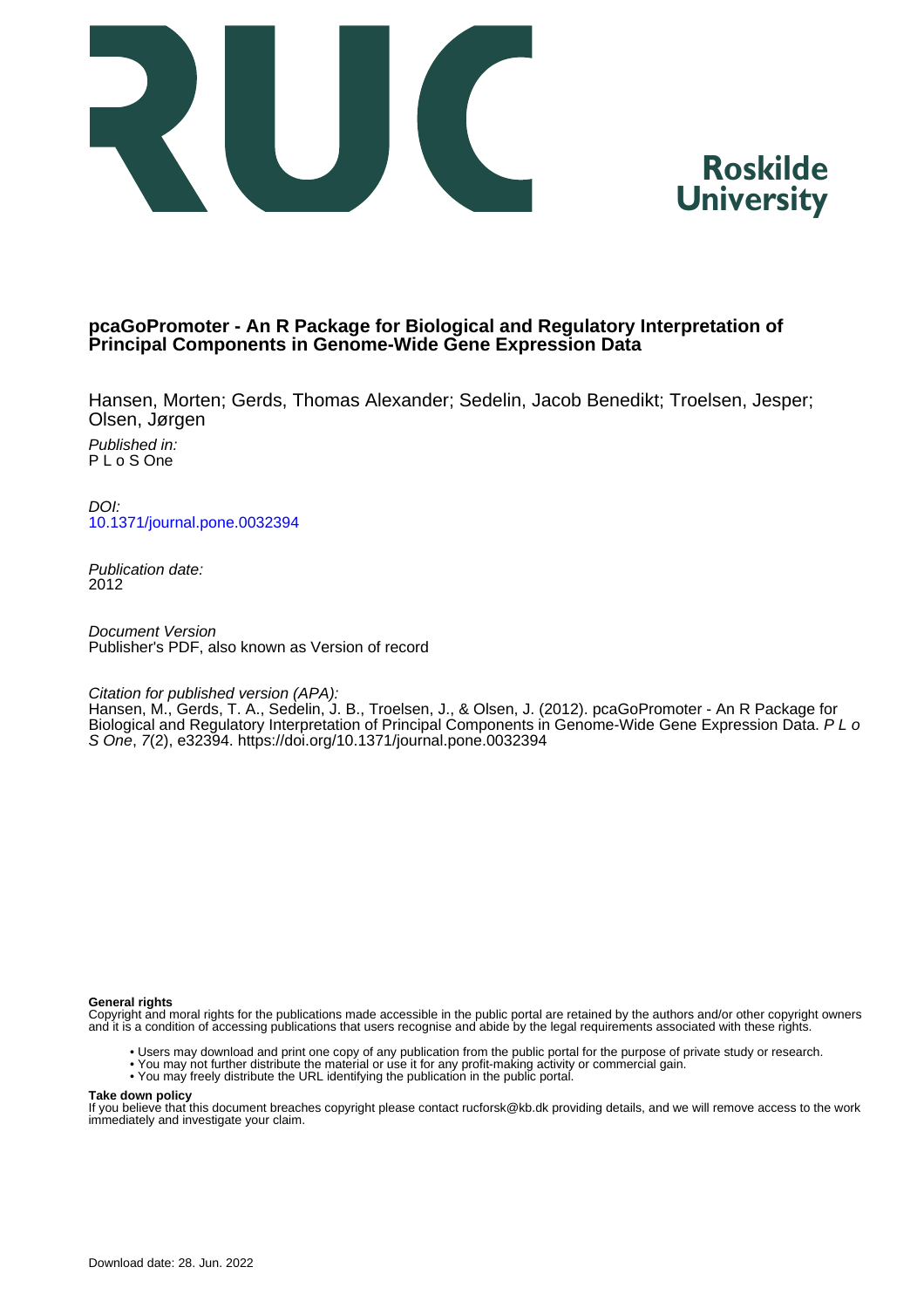# pcaGoPromoter - An R Package for Biological and Regulatory Interpretation of Principal Components in Genome-Wide Gene Expression Data

# Morten Hansen<sup>1</sup>, Thomas Alexander Gerds<sup>2</sup>, Ole Haagen Nielsen<sup>3</sup>, Jakob Benedict Seidelin<sup>3</sup>, Jesper Thorvald Troelsen $^{1,4}$ , Jørgen Olsen $^{1_\ast}$

1 Department of Cellular & Molecular Medicine, The Panum Institute, University of Copenhagen, Copenhagen, Denmark, 2 Department of Biostatistics, University of Copenhagen, Copenhagen, Denmark, 3 Department of Gastroenterology, Medical Section, Herlev Hospital, University of Copenhagen, Copenhagen, Denmark, 4 Department of Science, Models and Systems, University of Roskilde, Roskilde, Denmark

### Abstract

Analyzing data obtained from genome-wide gene expression experiments is challenging due to the quantity of variables, the need for multivariate analyses, and the demands of managing large amounts of data. Here we present the R package pcaGoPromoter, which facilitates the interpretation of genome-wide expression data and overcomes the aforementioned problems. In the first step, principal component analysis (PCA) is applied to survey any differences between experiments and possible groupings. The next step is the interpretation of the principal components with respect to both biological function and regulation by predicted transcription factor binding sites. The robustness of the results is evaluated using cross-validation, and illustrative plots of PCA scores and gene ontology terms are available. pcaGoPromoter works with any platform that uses gene symbols or Entrez IDs as probe identifiers. In addition, support for several popular Affymetrix GeneChip platforms is provided. To illustrate the features of the pcaGoPromoter package a serum stimulation experiment was performed and the genome-wide gene expression in the resulting samples was profiled using the Affymetrix Human Genome U133 Plus 2.0 chip. Array data were analyzed using pcaGoPromoter package tools, resulting in a clear separation of the experiments into three groups: controls, serum only and serum with inhibitor. Functional annotation of the axes in the PCA score plot showed the expected serum-promoted biological processes, e.g., cell cycle progression and the predicted involvement of expected transcription factors, including E2F. In addition, unexpected results, e.g., cholesterol synthesis in serum-depleted cells and NF-kB activation in inhibitor treated cells, were noted. In summary, the pcaGoPromoter R package provides a collection of tools for analyzing gene expression data. These tools give an overview of the input data via PCA, functional interpretation by gene ontology terms (biological processes), and an indication of the involvement of possible transcription factors.

Citation: Hansen M, Gerds TA, Nielsen OH, Seidelin JB, Troelsen JT, et al. (2012) pcaGoPromoter - An R Package for Biological and Regulatory Interpretation of Principal Components in Genome-Wide Gene Expression Data. PLoS ONE 7(2): e32394. doi:10.1371/journal.pone.0032394

Editor: Arkady B. Khodursky, University of Minnesota, United States of America

Received June 1, 2011; Accepted January 30, 2012; Published February 27, 2012

Copyright: © 2012 Hansen et al. This is an open-access article distributed under the terms of the Creative Commons Attribution License, which permits unrestricted use, distribution, and reproduction in any medium, provided the original author and source are credited.

Funding: The project was supported by grants from the Lundbeck Foundation and the Family Erichsen Memorial Foundation. The funders had no role in study design, data collection and analysis, decision to publish, or preparation of the manuscript.

Competing Interests: The authors have declared that no competing interests exist.

\* E-mail: jolsen@sund.ku.dk

# Introduction

Working with genome-wide gene expression data is challenging for the typical molecular biologist with training mainly focusing on laboratory techniques and only to lesser extend in the fields of mathematics or biostatistics. The large number of gene expression measurements available requires a meaningful reduction of the data set to make its results comprehensible. Data typically originate from DNA microarray hybridization experiments or, more recently, from next-generation sequencing experiments. An example of an experiment requiring genome-wide gene expression analysis is the extraction of RNA from a tissue sample taken in situ or from an ex vivo cultured cell line. The differences in mRNA levels between the different samples can be ascribed to three different effects: consequences of cellular signal transduction, cellular differentiation or the migration of cells into or out of the tissue. Under these circumstances, key transcription factors are responsible for establishing differences in the mRNA levels.

Moreover, the transcription factors involved can often be linked to specific biological processes. For instance, the transcription factor NF- $\kappa\beta$  is linked to inflammation [1], whereas the transcription factor HNF-4a is linked to lipid metabolism [2]. Therefore, data analysis of genome-wide gene expression data should allow for the interpretation of differences between groups of experiments in terms of transcription factor involvement and functional biological terms.

Several data analysis strategies for genome-wide gene expression data combine an unsupervised approach for reducing the dimension of the dataset with a supervised approach for drawing conclusions (for reviews see [3,4,5]). Along with the advent of DNA-microarray technology, cluster analysis has become a popular accompaniment of unsupervised investigations of highdimensional data. Commonly used cluster analysis methods display gene expression data using heat maps and dendrograms [6,7,8]. Principal component analysis (PCA) and the related correspondence analysis (CA) represents another class of explor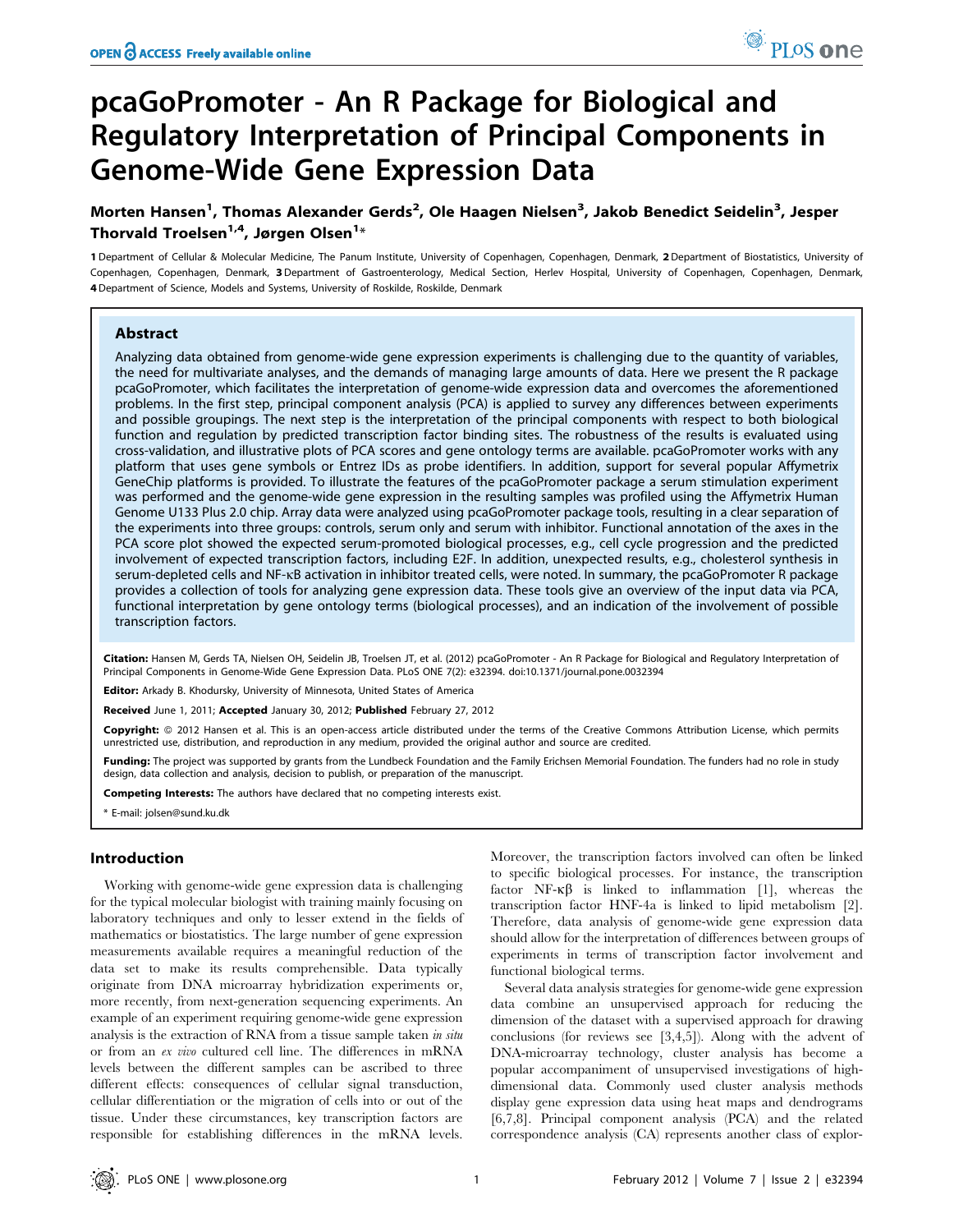ative unsupervised multivariate analysis methods that provide dimension reduction, and even though the method was first introduced into chemistry and biology in the late 1970's (for review see [9]), it was already described in the early twenties century [10]. The usefulness of PCA for analysis of genome-wide gene expression data has recently been reviewed [11]. However, whereas clusters of microarray hybridization experiments are typically easily distinguishable in standard PCA plots with few dimensions, the axes are not easily interpretable. We have previously demonstrated that PCA can provide an experimentoriented view in combination with a functional interpretation of the PCA axes with respect to transcription factor involvement and biological function [12,13,14]. Although it is currently possible to link PCA with annotation analysis and overrepresentation analysis of predicted transcription factor binding sites, no software package available is designed to streamline this analysis strategy. It is necessary to use several software packages and to reformat the data between the different packages. Moreover, the bioconductor repository [15] holds at present 516 R packages, but none of these packages implement a transcription factor binding site overrepresentation analysis algorithm. Some of the bioconductor packages implement PCA (e.g. MADE4 [16] and pcaMethods [17]) and others annotation analysis (e.g. GOseq [18] and GOstats [19]), but these packages are not designed to work together. It was therefore the purpose of the present work to develop a single R package with a number of wrapper functions that would easily combine PCA with annotation analysis and transcription factor binding site overrepresentation analysis. Thus, the coupling of the intuitive understanding of differences between groups of experiments, the potential involvement of transcription factors and biological processes is automated by the pcaGoPromoter package. Compared with other commercial and open source pathway analysis software [20], the pcaGoPromoter is unique in using PCA score plot interpretations.

Currently, the package provides fast and straightforward data analysis for any genome-wide gene expression data platform using gene symbols or Entrez IDs as probe identifiers. In addition, several Affymetrix GeneChip platforms are also supported. In this work, we describe a serum stimulation experiment using human monocytes that was specifically designed to illustrate the use of the pcaGoPromoter package algorithms and tools.

### Materials and Methods

### Program description

The pcaGoPromoter package provides functions that have been designed for use with any gene expression analysis platform. In this report, however, we use data derived from the Affymetrix GeneChip platform for exemplification. The overall idea was to achieve an interpretation of the score plot axes of a PCA (function pca) in terms of biological processes (function GOtree) and the transcription factors involved (function primo).

A pcaGopromoter online version providing access to the most important plot functions is available at http://gastro.sund.ku.dk/ brew/pcaGoPromoter.html.

### Data import

The pcaGoPromoter package supports Bioconductor's ExpressionSet class [15], however, in addition any normalized data can be used when formatted as a table with either Affymetrix probe set IDs, gene symbols or Entrez IDs as row names and experiment IDs as column identifiers. The serum stimulation data used as an example in the present work originated from the Affymetrix GeneChip platform, and the required pre-processing of the CEL files was performed with the affy package [21]. A data object was created with the ReadAffy function. Background correction and normalization was performed using the rma function [22]. The pca and GOtree functions work with any Affymetrix GeneChip, which is supported by Affymetrix CDF files, whereas the primo function comes with data files that support the most popular human (HG-U133 plus 2.0 and Human Gene ST 1.0), mouse (Mouse Genome 430 2.0 Array) and rat (Rat Genome 230 2.0 Array) GeneChip arrays. In addition the primoData function allows custom data files for primo to be produced by the user.

### Principal component analysis using the function pca

PCA is a well-established method for multivariate analyses [9,23]. PCA reduces dimensionality by projecting experiments (each hybridization experiment) into a new subspace with fewer dimensions than the original space of the variables (in our case probe set IDs). It is important to note that PCA also can be used with the experiments as variables. pcaGoPromoter is, however, only intended for use in a setting with probes as variables. Each hybridization experiment yielded a vector of p expression levels  $\mathbf{X}_i$ referring to p probe set IDs on the chip. The data from n hybridization experiments were used to compute  $k = (1, \ldots, K)$ principal components:

$$
\mathbf{PC}(k) = b_{1k} \times \mathbf{X}_1 + \ldots + b_{pk} \times \mathbf{Xp}
$$

where  $\mathbf{b}(k) = (b1k, \dots, bpk)$  is a loading vector which satisfies the constraint  $\sum_{j=1}^{p} b_{ij}^2 = 1$ . The first principal component **PC**(1) explains most of the variance of the data, the second principal component  $\mathbf{PC}(2)$  second most, and so forth.

The loading  $b_{pk}$  quantifies the importance of the  $p'^{th}$  probe set ID on the chip for the k<sup>th</sup> dimension of the reduced predictor space. The sign and magnitude of the loadings were used to find important probe set IDs for functional interpretation.

In pcaGoPromoter, the function pca calculates the principal components of a data matrix with hybridization experiments in columns and probe set IDs in rows, by internally calling the function prcomp of the R base package 'stats'. It should be noted that pca uses the transformed input matrix for calculations, as the convention for PCA is that experiment are in rows and variables in columns. The function getRankedProbeIds works on pca objects and is used to select the most important positive and negative probe set IDs based on their loadings. Going forward, we use a selection of the 2.5% probes set IDs with highest or lowest loadings, respectively, as an example. In a separate section under the Results and discussion section the selection of this parameter is discussed.

# Mapping principal component axes to enriched gene ontology terms using the function GOtree

We were interested in joining a functional interpretation to the directions of the axes for each principal component in the PCA score plot. The Gene Ontology (GO) Consortium [24] provides a set of databases that contain functional annotations for genes. The pcaGoPromoter package associates GO terms with biological processes for each principal component in both directions. This is done by calculating the overrepresentation of the GO terms in the annotation of genes with high absolute loadings for each principal component. This calculation is performed using the function GOtree, which operates either on the Affymetrix probe set IDs, gene symbols, or Entrez IDs. In case the input is not of class ExpressionSet, the input type is controlled with the argument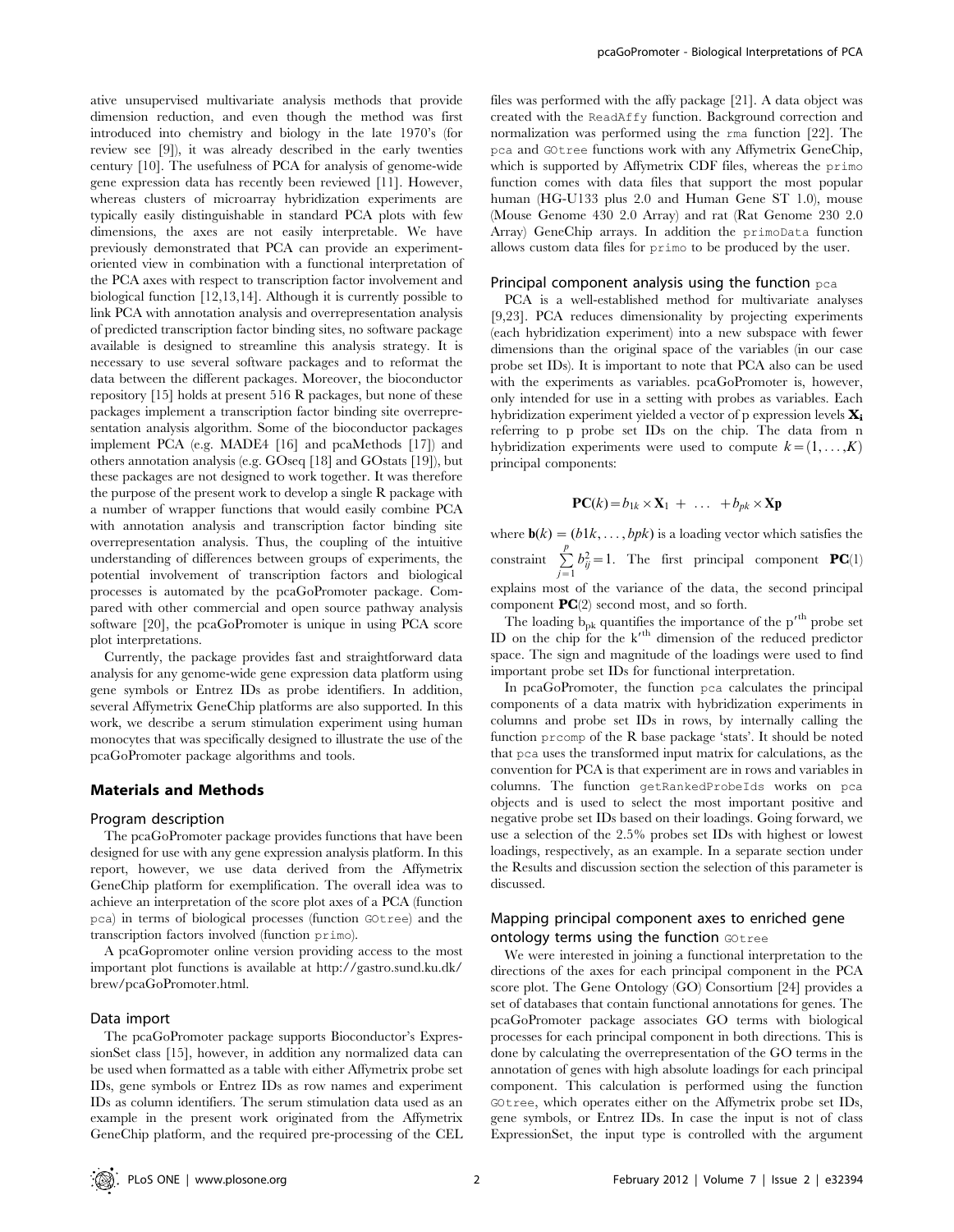inputType for the function GOtree. Objects obtained with the function GOtree are then visualized in a tree structure of overrepresented GO terms along with their corresponding pvalues. The calculation for overrepresentation can be performed using either Fisher's exact test for proportions, or with an exact test for the number of successes in a Bernoulli sequence (controlled with the argument statisticalTest). The calculation details for overrepresentation of annotation terms in gene lists have earlier been published [25,26].

# Mapping principal component axes to enriched promoter cis-elements using the functions primoData and primo

Transcription factors can be organized according to their DNAbinding motifs. The TRANSFAC database [27] and the Jaspar database [28] contain information about consensus DNA-binding motifs for a wide variety of transcription factors. Information about the binding sequences is organized in position weight matrices.

The primoData function is used to generate a table with information about potential transcription factor binding sites discovered by searching promoters for matches to position weight matrices. The function is based on a previously published algorithm [29], which was implemented with some modifications in C++ (as PRIMO: PRomoter Integration in Microarray result Organization) [30] and in R for the pcaGoPromoter package in the present work. Fig. 1 illustrates the search algorithm for determining transcription factor binding sites using position weight matrices. The threshold score is calculated for each position weight matrix as the threshold that generates hits in a given percentage of all the promoters with a default of 10%, which is suggested in the original description of the algorithm [29]. When the highest possible score for position weight matrix identify more binding sites than 10% of all promoters, the highest possible threshold is chosen. The selection of the threshold for reporting a hit is thus based on the distribution of scores for a given position weight matrix in the promoter set being used. Other strategies for threshold selection based on e.g. a core motif [31] or motif conservation across species [32] have also been described in the literature. The primoData function is thus a tool for inclusion of custom promoter sets in the analysis. It takes as inputs two arguments (promoters, matrices). The promoters argument is a list with two elements. The first element is a list of Refseq identifiers and the second list element is a list of promoter sequences. The R command

Promoters <- pcaGoPromoters:::primoData.getPromoter( filename )

loads promoter sequences from a file in FASTA format into the promoters variable . The matrices argument is an R list of list elements. Each list element contain 3 data elements (baseId, name and pwm). baseId is a character vector with a base id, name is a character vector with the common name for the matrix, pwm is a position weight matrix with the base A,C,G,T in rows and the weights in columns. The primoData function is, however, only intended to be used by experts in bioinformatics because it requires a certain level of bioinformatics skills to obtain and format the input files from the public databases. In addition the function requires much processor time. The output of primoData is a data file to be used with the function primo, which is the function that actually joins the promoter analysis to the PCA analysis.

The R command:

 $myPrimobata < - \text{primobata}$  (promoters, fewMatrices) calculates the myPrimoData object on custom promters and pwm matrices and the R command:

 $TFs < -$  primo ( myLoadings , primoData = myPrimoData) Calculates cis-element overrepresentation analysis on the set of probe set IDs (myLoadings) using the custom data.

To ease the use of the pcaGoPromoter package precalculated data files for promoters in the human, mouse and rat genomes are available on the project home pages (bioconductor and google. code). For these genomes, binding sites have been identified for promoter regions upstream of reference sequence mRNA transcripts (Refseq) [33]. We have defined the promoter region as 100 base pairs downstream and 1000 base pairs upstream of the 5' end of each Refseq mRNA transcript, for a total of 1100 base pairs.

The input for primo is an object of class ExpressionSet. Alternatively a vector with either Affymetrix probe set IDs, gene symbols or Entrez IDs can be used in which case information about the organism is required and entered as the ''org'' argument. An option allows for the selection of multiple test correction using the argument p.adjust.method with the default being the false discovery rate. The result is a list of possible transcription factor binding sites that are either over- or underrepresented.

### Data – serum stimulation of a human monocyte cell line

To illustrate the use of pcaGoPromoter, including the rationale behind the analysis strategy, an experiment was designed and conducted. A serum-starved human monocyte cell line (ATCC Number: CRL-9853) was stimulated by serum in the presence (10 nM) or absence of the specific Erk-1/2 inhibitor, U0126 [34]. Twenty-two hours after serum addition, cells were harvested. RNA was extracted, and gene expression was analyzed by Affymetrix Human Genome U133 plus 2.0 arrays. Thirteen experiments were performed: five control experiments (serumstarved), three serum-stimulated, and five serum-stimulated in the presence of the inhibitor U0126. The addition of serum and inhibitor represented experimental manipulations, and these steps should be reflected in the independent effects identifiable in the principal components. Serum response is related to cell cycle progression [35], which in turn is regulated by E2F transcription factors [36]. Members of the Ets and Elk transcription factor families are the immediate early downstream nuclear targets of Erk-1/2 signaling [37], whereas activation of E2F transcription factors is a later event. Thus, it was expected that three groups of experiments would be discernible in the principal component analysis. Cell cycle progression should be reflected in the gene ontology analysis, and the Ets, ELK and E2F transcription factors were predicted to be revealed in the PRIMO analysis. Therefore, this experiment is well-suited to illustrate the functional interpretation of principal component score plot axes using overrepresentation analysis of annotation terms and predicted transcription factor binding sites. Data from the serum stimulation experiment are available at the gene expression omnibus under the accession number GSE27071 (http://www.ncbi.nlm.nih.gov/geo/query/ acc.cgi?token = nvydbmmukoikora&acc = GSE27071).

### Results and Discussion

### Functional interpretation of monocyte serum response

The Affymetrix CEL files were read into R using the affy package followed by calculation of a normalized gene expression measure for each probe set ID using rma.

library(affy)  $chipdata < -$  ReadAffy() chipdataRMA <- rma (chipdata) Load the pcaGoPromoter package.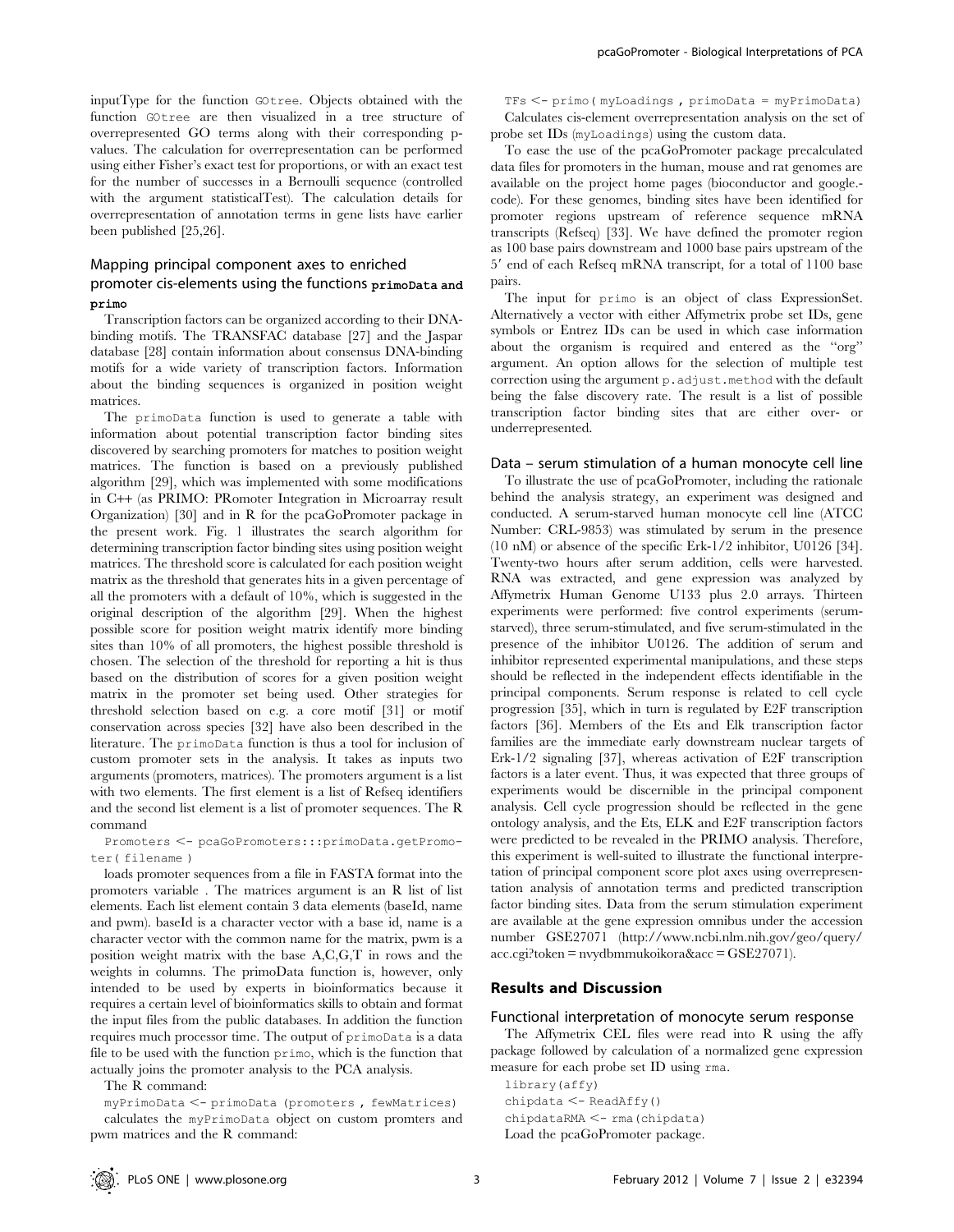# PRIMO scoring algorithm



Promoter NM 019000 have a hit at position 819 (sense) with score 1777.12

Figure 1. Description of the PRIMO algorithm. This figure shows the calculation of a position weight matrix (PWM) score for a specific DNA sequence. The sequence window under calculation is shown at the bottom in capital letters. To the left is the PWM, which can be obtained from the Transfac or Jaspar databases. A value for each position was calculated based on the PWM value for the specific base. Underflow and the trivial zero result (if zero occurs in the PWM) were avoided as indicated. doi:10.1371/journal.pone.0032394.g001

library(pcaGoPromoter)

Do everything in one command (''groups'' annotate experiments into classes in the plot. The variable is predefined to contain the classes: ''control'', ''serumInhib'' and ''serumOnly''):

pcaInfoPlot(chipdataRMA, groups = groups)

The resulting score plot (Fig. 2) displays the first two principal components. The experiments are colored according to the grouping vector, and a shaded ellipse marks the 95% confidence interval for the class. The experiments were grouped in clusters as expected: top (control), bottom left (serum only) and bottom right (serum with inhibitor). The three groups were separated along the 1st principal component axis (x-axis), which explained 21% of the variance. This axis illustrates the portion of the serum effect influenced by the Erk-1/2 inhibitor. The control group was separated from the others along the  $2<sup>nd</sup>$  principal component axis (y-axis), which explained 16% of the variance. This axis illustrates the portion of the serum effect that is independent of the Erk-1/2 inhibitor. The axes were annotated with the top overrepresented GO terms and predicted transcription factor binding sites. The cell cycle progression was reflected in the negative direction of the 1<sup>st</sup> principal component axis. Involvement of E2F and Ets transcription factors was predicted, because binding sites in gene promoters influence this direction of the axis.

The pcaInfoPlot function is designed to perform the key calculations required for functional interpretations of the PCA. The underlying calculations can be conducted individually with possibilities for choosing additional options as explained in the following.

# Run PCA:

pcaObj <- pca(chipdataRMA)

The probe set IDs on the GeneChip can now be ranked according to their effect on the projection of the experiments into the new subspace defined by the  $1<sup>st</sup>$  and  $2<sup>nd</sup>$  principal component. The function getRankedProbeIds generates a ranked list of the probe set IDs that mostly contribute for placing experiments along the chosen principal component, here set by the argument  $\mathrm{C}^{\prime\prime}$ :

probesPC1neg <- getRankedProbeIds(pcaObj, pc=1,  $decreasing = FALSE$  $[1:1365]$ 

The number of probe set IDs chosen (1365) constitutes 1365/  $54613 = 2.5\%$  of the total number of probe set IDs on the HG-U133 Plus 2.0 array.

The probes associated with the negative direction of the first principal component axis can now be interpreted in terms of biological processes:

GOtreeObj <- GOtree(probesPC1neg)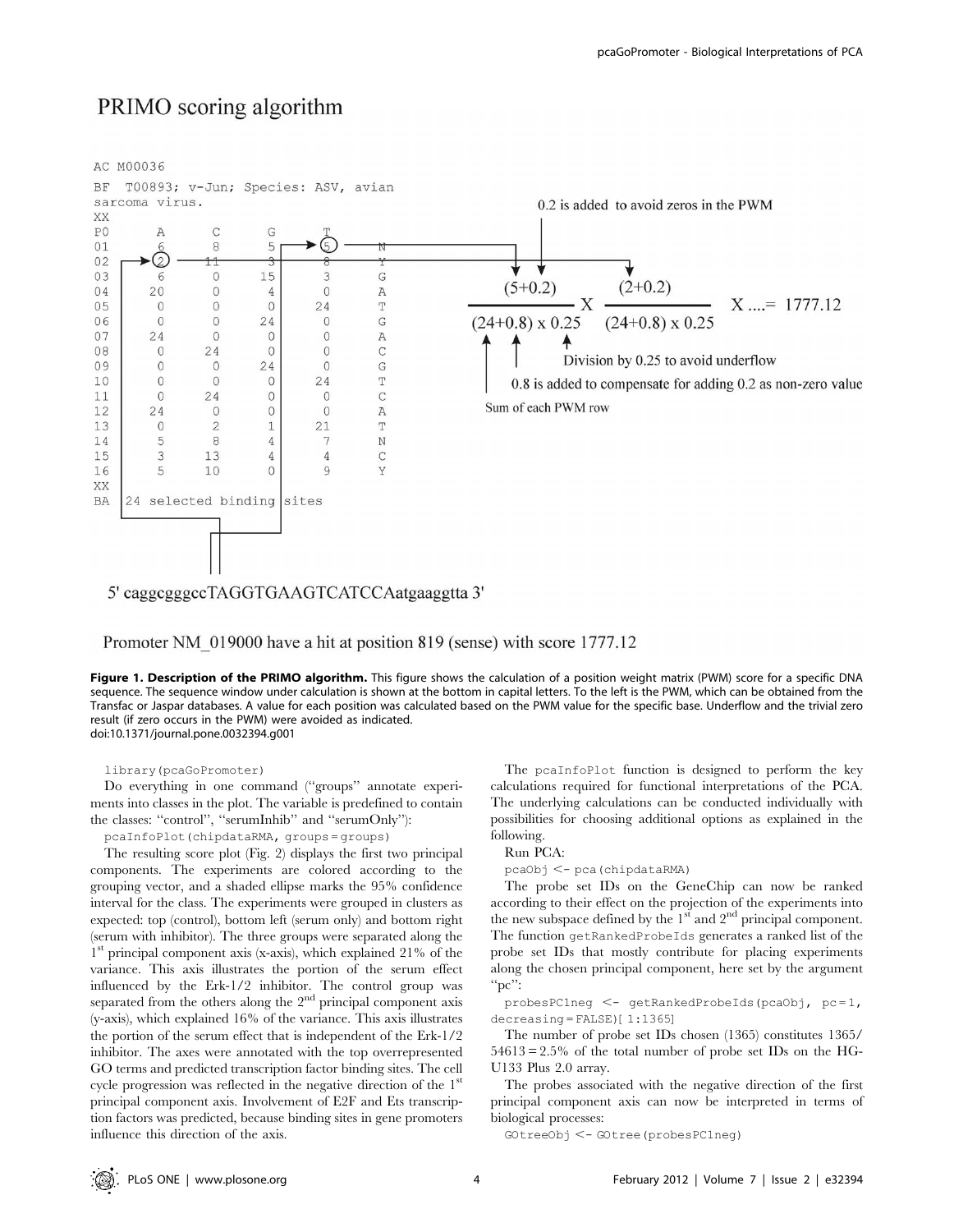

Figure 2. Principal component analysis score plot using pcaInfoPlot(). This plot shows the output from the function peaInfoPlot(). This function makes a principal component analysis score plot and applies functional annotation to the axis. The plot shows the experiments of the three experimental groups (control, serum only and serum with inhibitor) separated into three clusters. The 1<sup>st</sup> principal component (PC1), which contained 21% of the variance, shows the differences in gene expression caused by the inhibitor and the serum. The serum-only group (serumOnly) is in the most negative direction. The control group is in the middle. The serum with in most negative direction. The control group is in the middle. The serum with inhibitor (serumInhib) group is in the positive direction. The 2<sup>nd</sup> component (PC2), which contained 16% of the variance, shows the effect of the added serum. The control group is in the positive direction, and the serum-supplemented groups (serumOnly and serumInhib) are in the negative direction. Each axis is functionally annotated with the five most significant GO terms (biological processes) and the five most significant overrepresented predicted transcription factor binding sites. doi:10.1371/journal.pone.0032394.g002

GOtree returns an object that lists all the GO terms with one or more genes, the total number of genes found for the term and a pvalue calculated using an exact binominal test (binom.test(x, n, p)).

x: number of successes (number of probes in the extreme loading list having the specified GO term)

n: number of experiments (the total number of probes having the specified GO term)

p: the hypothesized probability of success (number of probes in the extreme loading list/total number of genes used in expression analysis)

Fisher's exact test for proportions can be used (option: significance Method = "fisher")

Using the command plot (GOtreeObj) plots a tree view (Fig. 3) of the relations between the GO terms.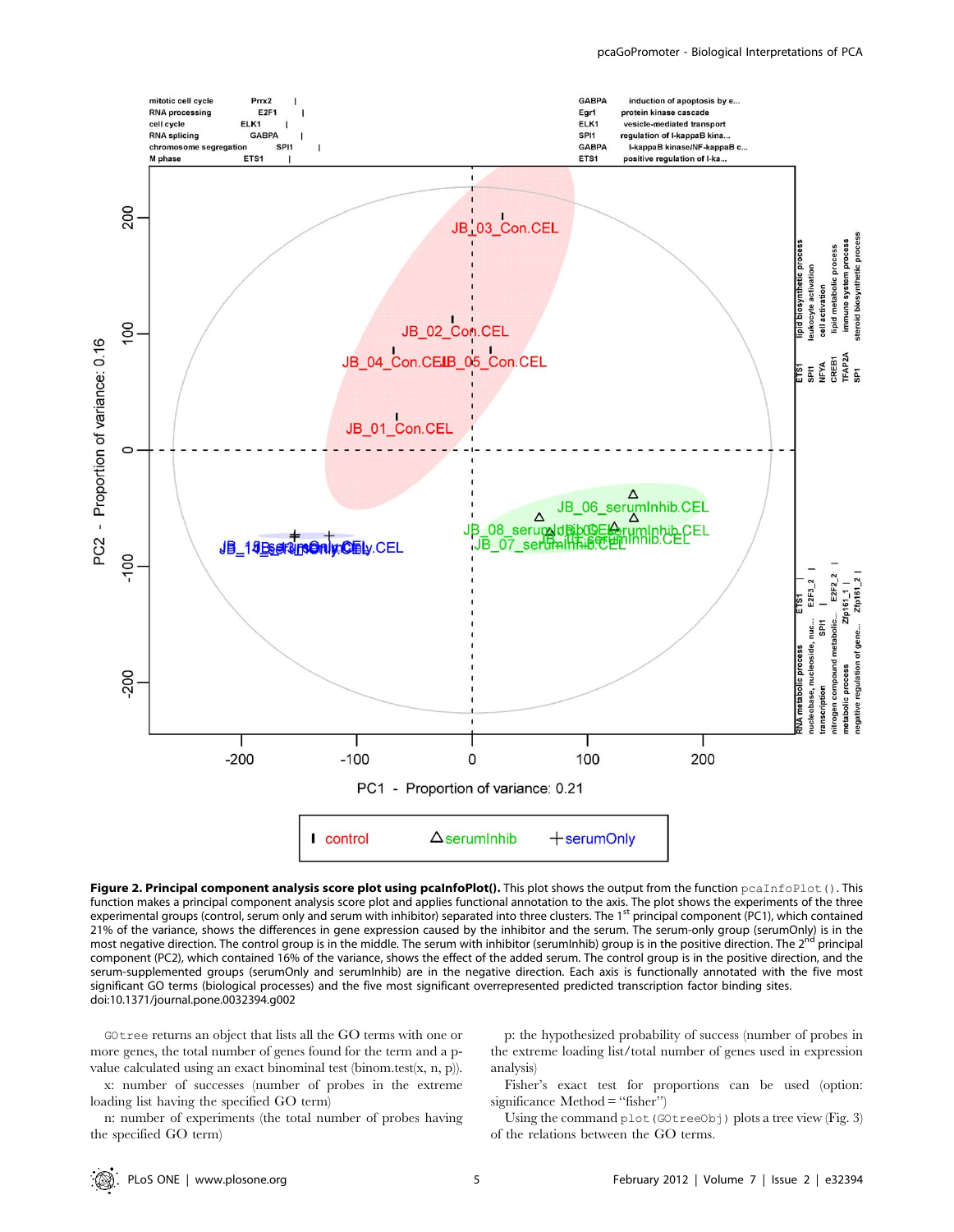

# Biological processes, 1. PC in negative direction

Figure 3. Negative direction PC1 gene ontology tree using 1365 probes. Significantly overrepresented gene ontology terms (biological processes) in the negative direction of the 1<sup>st</sup> principal component using 2.5% of the most important probes were used to draw a tree graph. The gene ontology (GO) tree starts with the top term 'biological process' and then splits out into more specific terms. Box color indicates the p-value range. Each box contains the name of the process, the GO term number, the p-value, the number of genes in the subset and the total number of genes, which are annotated using this term. The GO tree splits into two major branches. The upper branch indicates cell division by mitosis, and the lower branch indicates mRNA processing. doi:10.1371/journal.pone.0032394.g003

As seen in the pcaInfoPlot (Fig. 2), this analysis identified the two major branches in the GOtree of overrepresented biological processes. One branch was related to the cell cycle, and the other was related to RNA metabolism. The final leaf on the cell cycle branch in the GO tree (Fig. 3) was the term ''mitotic sister chromatid segregation''. Thus, the 2.5% of genes with the most negative loadings in the  $1<sup>st</sup>$  principal component have an overrepresentation of annotation terms related to progression in the cell cycle. This was as expected for the ''serum only'' experiments, which were projected towards negative values of the 1<sup>st</sup> principal component. Moreover, it can be hypothesized that the ''serum inhibitor'' experiments were also inhibited in cell cycle progression. This hypothesis requires experimental validation, e.g., DNA synthesis measurements using labeled nucleosides. It should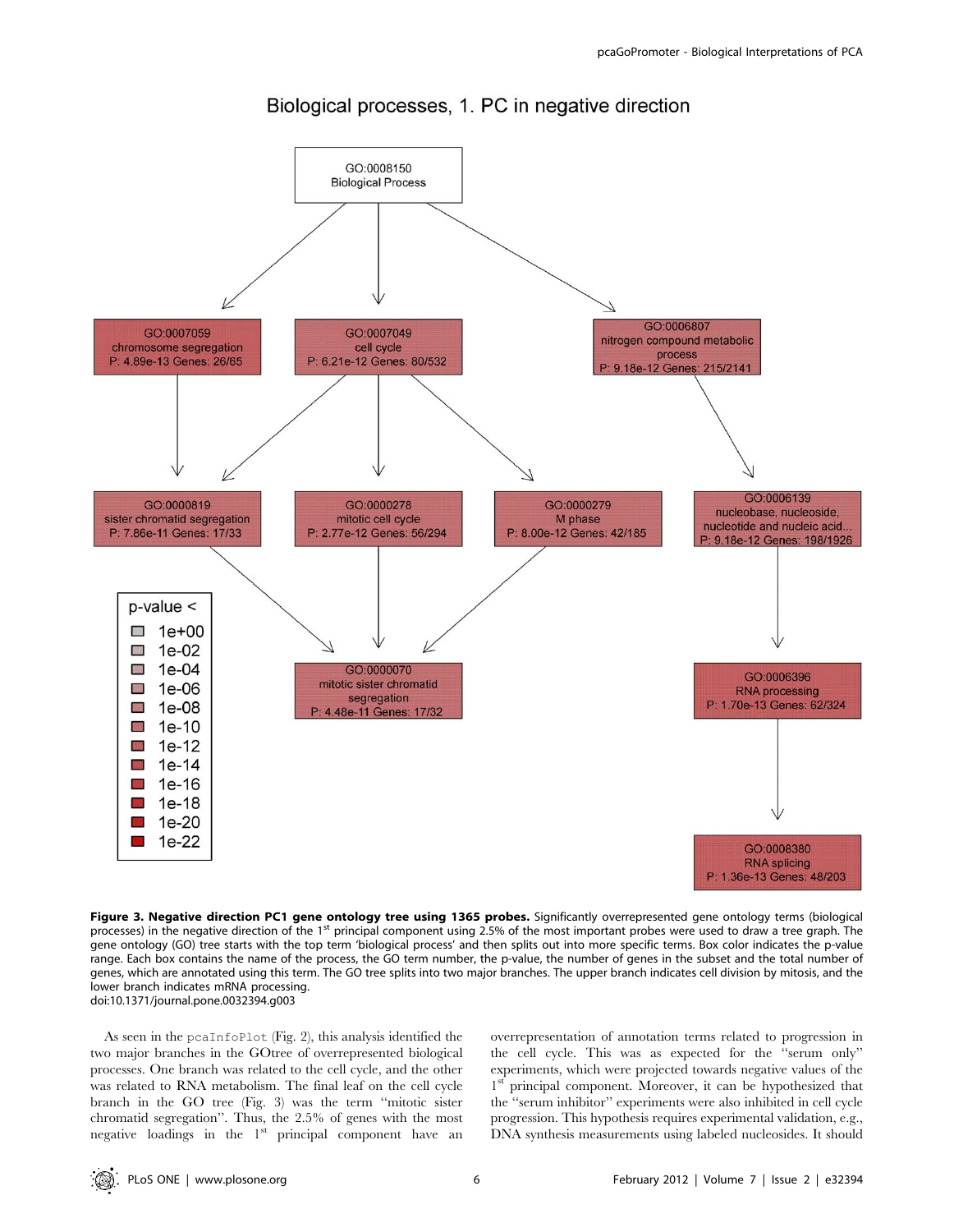be noted that the terms ''negative'' and ''positive'' only refer to the signs of the loadings following the PCA. The terms are thus purely mathematical and have no biological meaning.

Interestingly, GO overrepresentation analyses of the positive PC2 direction revealed overrepresentation of the term ''cholesterol biosynthetic process" ( $p = 3.86 \times 10^{-5}$ ). The function GOtreeHits found eight genes in the PC2 positive loadings annotated with this term. The probes interrogate genes involved in cholesterol synthesis (Table 1), a process that may be up-regulated in serumstarved cells due to a lack of cholesterol to provide lipoproteins (e.g., low-density lipoprotein; LDL) in the serum-free medium. Strict feedback control of cellular cholesterol biosynthesis is wellknown [38], but changes in the expression patterns of genes involved in cholesterol biosynthesis were unexpected in the present serum stimulation experiment, which focused on the cell cycle and MAP kinase activation. However, the literature does provide support for serum starvation as an inducing stimulus for cholesterol synthesis [39]. This demonstrates that functional interpretation of score plot axes can yield useful insights into cellular processes.

Overrepresented transcription factor binding sites in the promoters of genes defined by the probe set IDs with the 2.5% most extreme negative loadings for the  $1<sup>st</sup>$  principal component were found using the function primo:

primoRes <- primo(probesPC1neg)

The result ''primoRes'' contained two lists, overRepresented and underRepresented. Each list holds the respective transcription factor position weight matrix with p-values for over- and underrepresentation calculation using Fisher's exact test for proportions. Table 2 shows position weight matrices with overrepresentation hits in gene promoters (probe set IDs) with extreme (2.5%) positive or negative loadings. The list of position weight matrix hits for promoters associated with probe set IDs with the most negative loadings has three matrices for E2F transcription factors, whereas E2F position weight matrix hits were not found in the promoters associated with the probe set IDs with the most positive loadings in the 1<sup>st</sup> principal component. This was as expected because the probe set IDs with the most negative loadings of the 1<sup>st</sup> principal component represent cell cycle progression with activated E2F responsive promoters. Position weight matrix hits for the immediate downstream targets of MAP kinase activation, Ets and Elk transcription factors, are overrepresented in both directions of the 1<sup>st</sup> principal component. The interpretation is that different Ets and Elk transcription factor targets are activated by serum in the absence and presence of the Erk-1/2 inhibitor.

The probe set IDs joined to promoter hits for position weight matrices can be retrieved using the function primoHits as follows:

probeIdsE2F <- primoHits(probesPC1neg, id= ''9262'')

This function generates the list of probe set IDs associated with promoter hits for the E2F position weight matrix with the Jasper accession number MA0024 and ID 9252. A list of gene names can be retrieved using the mget function from the AnnotationDBI package and the hgu133plus2.db package:

geneNamesMA0024 <- mget(probeidsE2F, ''hgu133plus2GENENAME'')

Among the resulting hits is proliferating cell nuclear antigen (PCNA), which is a well-known component of the DNA replication fork (for a review see [40]). Moreover, a functional E2F-binding site has been demonstrated in its promoter [41].

Predicted binding sites for proteins of the NF-KB transcription factor complex (c-REL (pwm MA0107) and NF-kB (pwm MA0061)) were also overrepresented in the gene promoters (probe set IDs) with extreme positive loadings for the 1<sup>st</sup> principal component. This correlated with the overrepresentation of the GO term ''regulation of I-kappaB kinase/NF-kappaB cascade'' in the same direction of the 1st principal component (Fig. 2). The interpretation is that the combined inhibitor and serum treatment led to NF-kB activation in the monocyte cell line. This is another example of an interesting result that is somewhat novel with respect to NF-kB activation. However, NF-kB inhibition by Erk-1/2 has been reported in endothelial cells [42] and again demonstrates the ability of our method to find and interpret biologically-relevant gene expression changes.

Relationship between loadings, variance and gene expression patterns. The first two principal components of the PCA (Fig. 2) explain 37% (21%+16%) of the variance in the original data. The variance in gene expression data can be interpreted in terms of gene expression patterns, which is a convenient way of interpreting the variance in gene expression analyses.

Fig. 4 shows the gene expression measurements of the three probe set IDs with the most negative or positive loadings in the  $1<sup>st</sup>$ and 2<sup>nd</sup> principal component. The probe set IDs with the highest positive loadings had expression patterns with the highest expression levels in the serum + inhibitor group for the  $1<sup>st</sup>$ principal component. The control group had an intermediate expression level, and the serum only group had the lowest expression level. For the probe set IDs with most influence on the negative direction of the 1<sup>st</sup> principal component, the reverse was true. Likewise, probe set IDs with high or low expression in the

Table 1. Probe set IDs annotated with GO 6695: "cholesterol biosynthetic process".

| Probe Set ID | <b>Gene Symbol</b> | <b>Gene Title</b>                                                                                                            |
|--------------|--------------------|------------------------------------------------------------------------------------------------------------------------------|
| 201791 s at  | DHCR7              | 7-dehydrocholesterol reductase                                                                                               |
| 200862 at    | DHCR <sub>24</sub> | 24-dehydrocholesterol reductase                                                                                              |
| 203027 s at  | <b>MVD</b>         | mevalonate (diphospho) decarboxylase                                                                                         |
| 209279 s at  | <b>NSDHL</b>       | NAD(P) dependent steroid dehydrogenase-like                                                                                  |
| 202245 at    | <b>LSS</b>         | lanosterol synthase (2,3-oxidosqualene-lanosterol cyclase)                                                                   |
| 201275 at    | <b>FDPS</b>        | farnesyl diphosphate synthase (farnesyl pyrophosphate synthetase, dimethylallyltranstransferase,<br>geranyltranstransferase) |
| 211113 s at  | ABCG1              | ATP-binding cassette, sub-family G (WHITE), member 1                                                                         |
| 200642 at    | SOD <sub>1</sub>   | superoxide dismutase 1, soluble (amyotrophic lateral sclerosis 1 (adult))                                                    |
|              |                    |                                                                                                                              |

doi:10.1371/journal.pone.0032394.t001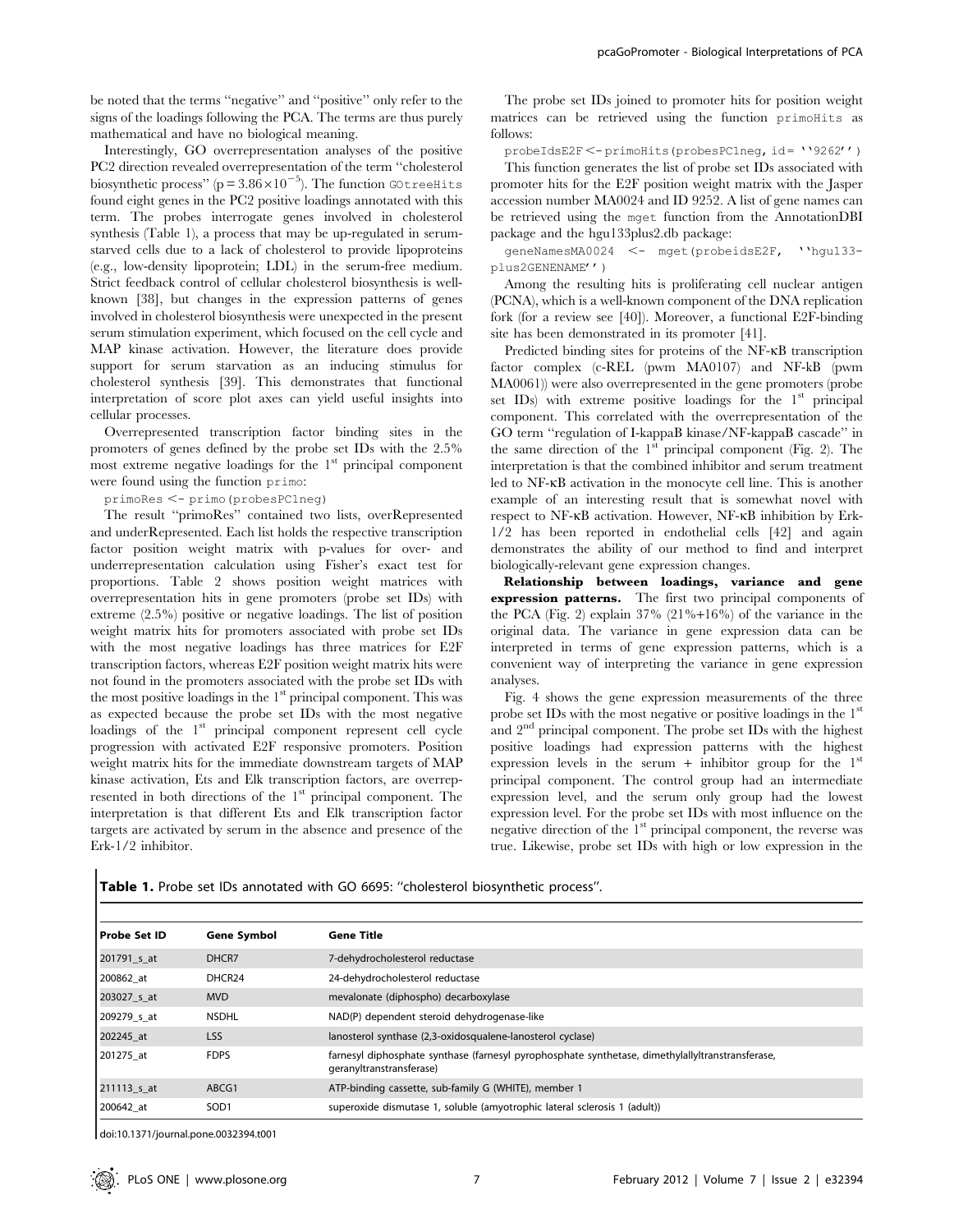Table 2. Overrepresentation analysis for predicted transcription factor binding sites using Primo on the 1<sup>st</sup> principal component.

| PC1 negative direction                  |         |                  |             |            |
|-----------------------------------------|---------|------------------|-------------|------------|
| <b>Matrix ID</b>                        | Length  | Name             | Raw p-value | <b>FDR</b> |
| MA0098                                  | 6       | ETS1             | 6,30E-16    | 6,17E-14   |
| MA0080                                  | 6       | SPI1             | 1,18E-13    | 1,16E-11   |
| MA0062                                  | 10      | GABPA            | 5,02E-09    | 4,92E-07   |
| MA0024                                  | $\bf 8$ | E <sub>2F1</sub> | 1,75E-05    | 1,72E-03   |
| MA0028                                  | 10      | ELK1             | 3,63E-05    | 3,56E-03   |
| MA0076                                  | 9       | ELK4             | 4,39E-04    | 4,30E-02   |
| MA0075                                  | 5       | Prrx2            | 6,74E-04    | 6,61E-02   |
| MA0131                                  | $10$    | MIZF             | 3,43E-03    | 3,36E-01   |
| MA0060                                  | 16      | <b>NFYA</b>      | 4,19E-03    | 4,11E-01   |
| <b>PB0008</b>                           | 15      | $E2F2_1$         | 4,19E-03    | 4,11E-01   |
| PB0009                                  | 15      | $E2F3_1$         | 1,96E-02    | 1,92E+00   |
| PB0020                                  | 17      | Gabpa_1          | 1,51E-01    | 1,48E+01   |
| PB0027                                  | 17      | $Gmeb1_1$        | 1,51E-01    | 1,48E+01   |
| MA0004                                  | 6       | Arnt             | 1,64E-01    | 1,60E+01   |
| MA0104                                  | 6       | Mycn             | 1,64E-01    | 1,60E+01   |
| PB0095                                  | 16      | Zfp161_1         | 6,05E-01    | 5,93E+01   |
| PB0179                                  | 15      | Sp100_2          | 1,02E+00    | 1,00E+02   |
| MA0151                                  | 6       | ARID3A           | 1,16E+00    | 1,14E+02   |
| MA0006                                  | 6       | Arnt::Ahr        | 1,49E+00    | 1,46E+02   |
| MA0062                                  | 11      | <b>GABPA</b>     | 1,74E+00    | 1,70E+02   |
| PB0164                                  | 17      | $Smad3_2$        | 6,08E+00    | 5,96E+02   |
| MA0058                                  | 10      | MAX              | 6,54E+00    | 6,41E+02   |
| PB0108                                  | 14      | Atf $1_2$        | 4,95E+01    | 4,85E+03   |
| MA0259                                  | 8       | HIF1A:: ARNT     | 8,56E+01    | 8,39E+03   |
| <b>PC1 Positive</b><br><b>Matrix ID</b> | Length  | <b>Name</b>      | Raw p-value | <b>FDR</b> |
| MA0098                                  | 6       | ETS1             | 3,23E-18    | 5,36E-16   |
| MA0080                                  | 6       | SPI1             | 7,68E-14    | 1,27E-11   |
| MA0062                                  | 11      | <b>GABPA</b>     | 1,93E-13    | 3,21E-11   |
| MA0028                                  | 10      | ELK1             | 1,68E-07    | 2,79E-05   |
| MA0076                                  | 9       | ELK4             | 1,77E-07    | 2,93E-05   |
| MA0062                                  | 10      | GABPA            | 5,86E-07    | 9,73E-05   |
| MA0162                                  | 11      | Egr1             | 9,51E-07    | 1,58E-04   |
| PB0020                                  | 17      | Gabpa_1          | 3,35E-04    | 5,55E-02   |
| MA0039                                  | 10      | Klf4             | 5,11E-02    | 8,48E+00   |
| MA0146                                  | 14      | Zfx              | 4,96E-01    | 8,23E+01   |
| MA0079                                  | 10      | SP <sub>1</sub>  | 8,17E-01    | 1,36E+02   |
| PB0039                                  | 16      | $Klf7_1$         | 1,39E+00    | 2,31E+02   |
| PB0011                                  | 15      | $Ehf_1$          | 3,06E+00    | 5,09E+02   |
| PB0189                                  | 14      | Tcfap2a_2        | 8,19E+00    | 1,36E+03   |
| MA0067                                  | $\bf 8$ | Pax2             | 1,17E+01    | 1,95E+03   |
| PB0010                                  | 14      | $Egr1_1$         | 2,65E+01    | 4,39E+03   |
| PB0127                                  | 17      | $Gata6_2$        | 4,10E+01    | 6,81E+03   |
| MA0079                                  | 10      | SP <sub>1</sub>  | 4,38E+01    | 7,27E+03   |

doi:10.1371/journal.pone.0032394.t002

control group relative to the two serum groups (with or without inhibitor) defined the positive or negative direction of the  $2<sup>nd</sup>$ principal component.

Thus, almost 40% of the variance in the original data was due to the four distinct gene expression patterns seen in Fig. 4.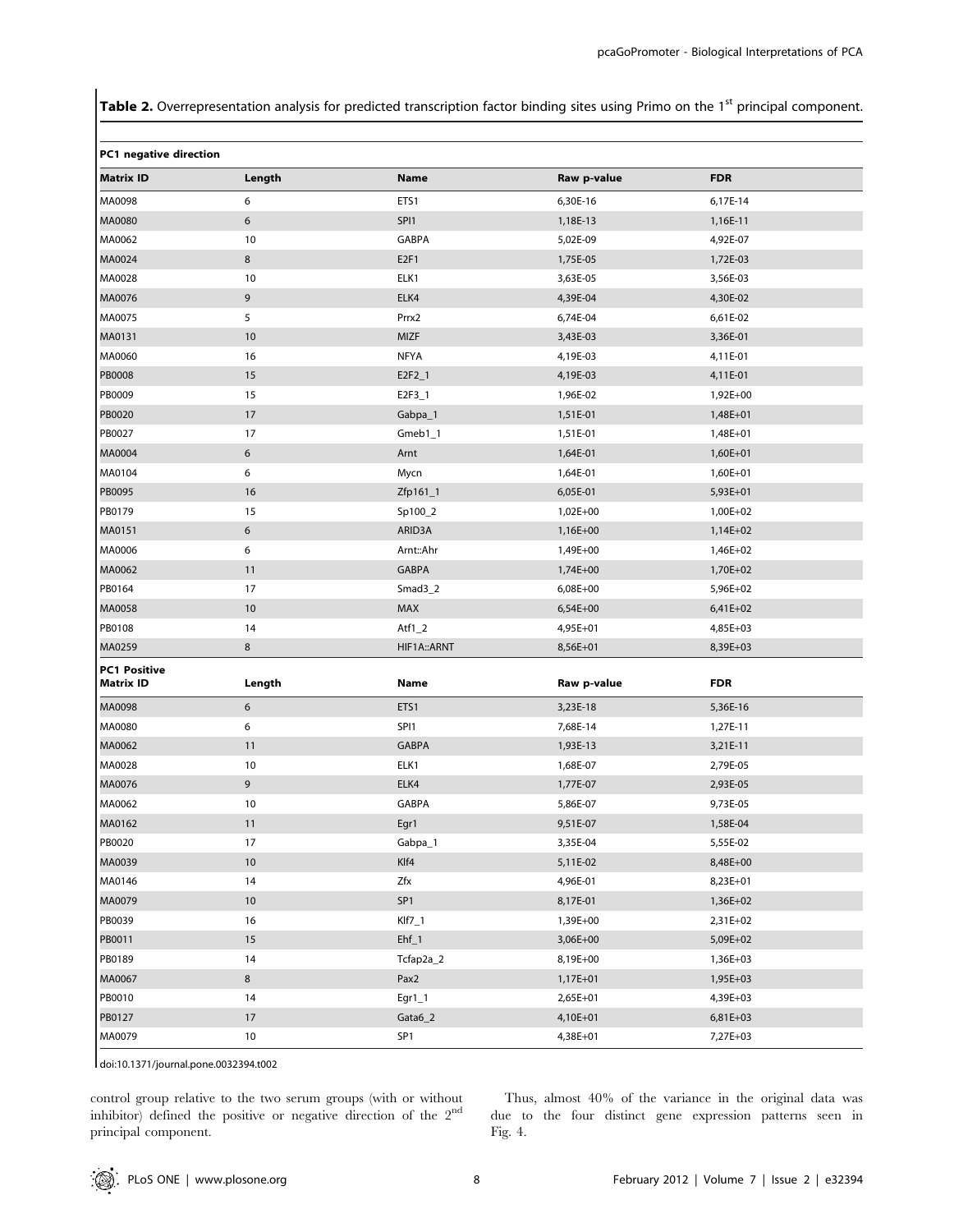

# Patterns of the most important probes

Figure 4. The three most important PC1 and PC2 probes in both the positive and negative directions. The probes have been selected by sorting the loadings from the PCA. The confidence intervals for the mean of each group (control, serumInhib and serumOnly) are plotted for each probe set ID.

doi:10.1371/journal.pone.0032394.g004

Self-contained test for GO term overrepresentation. The test strategy used to calculate GO term overrepresentation is a competitive test strategy [26]. It depends on the total number of genes interrogated on the DNA chip, which include genes with functions unrelated to those of the genes with a particular GO term. Alternatively, a self-contained test strategy [26] that depends only on the genes with a particular joined GO term may be applied. Such a strategy is possible if an absolute value (e.g., a pvalue) is used to determine if a gene is differentially expressed.

The GOtree() function can be used in a self-contained test.

As an example, the GO terms overrepresented in genes with increased expression in the serum-only samples compared with the control samples can be calculated in a self-contained test. First, genes with higher expression in serum-only samples are calculated using the t.test function in R. The resulting p-values are corrected for multiple tests by the false discovery rate method using p.adjust [43] and the probe set IDs with corrected p-values below the significance level subsequently stored in the variable selfcontained.

Then GOtree() is used with the binomAlpha argument set (pvalue  $= 0.05$ :

GOselfcontained <- GOtree(selfcontained, binomAlpha = 0.05)

Table 3 shows the results for the comparison between the serum-only group and the controls. Mitosis and other terms related to cell cycle progression were overrepresented. This result is comparable to the GO analysis of the negative direction of the  $1<sup>st</sup>$  principal component (Fig. 2).

### Parameter selection

As explained in the preceding sections the sign and the magnitude of the loadings indicate the importance of a probe set ID for a given principal component. Thus to join a functional interpretation to a principal component the probe set IDs with the highest absolute loadings with either positive og negative signs are retrieved and analyzed for overrepresentation of GO terms in the annotation or for overrepresentation of potential transcription factor binding sites in the corresponding promoters. A facing issue is the decision about at which magnitude of loading to set the cutoff. For the serum stimulation example we have used the 2.5% of the probe set ID variables with the highest absolute loadings in both PC directions. The 2.5% cut-off was chosen here as it yielded biological sound interpretations of gene expression data in previous analysis (e.g. [12,14]). However, in other settings it may be useful to be able to change the cut-off and to study the effect of changing it.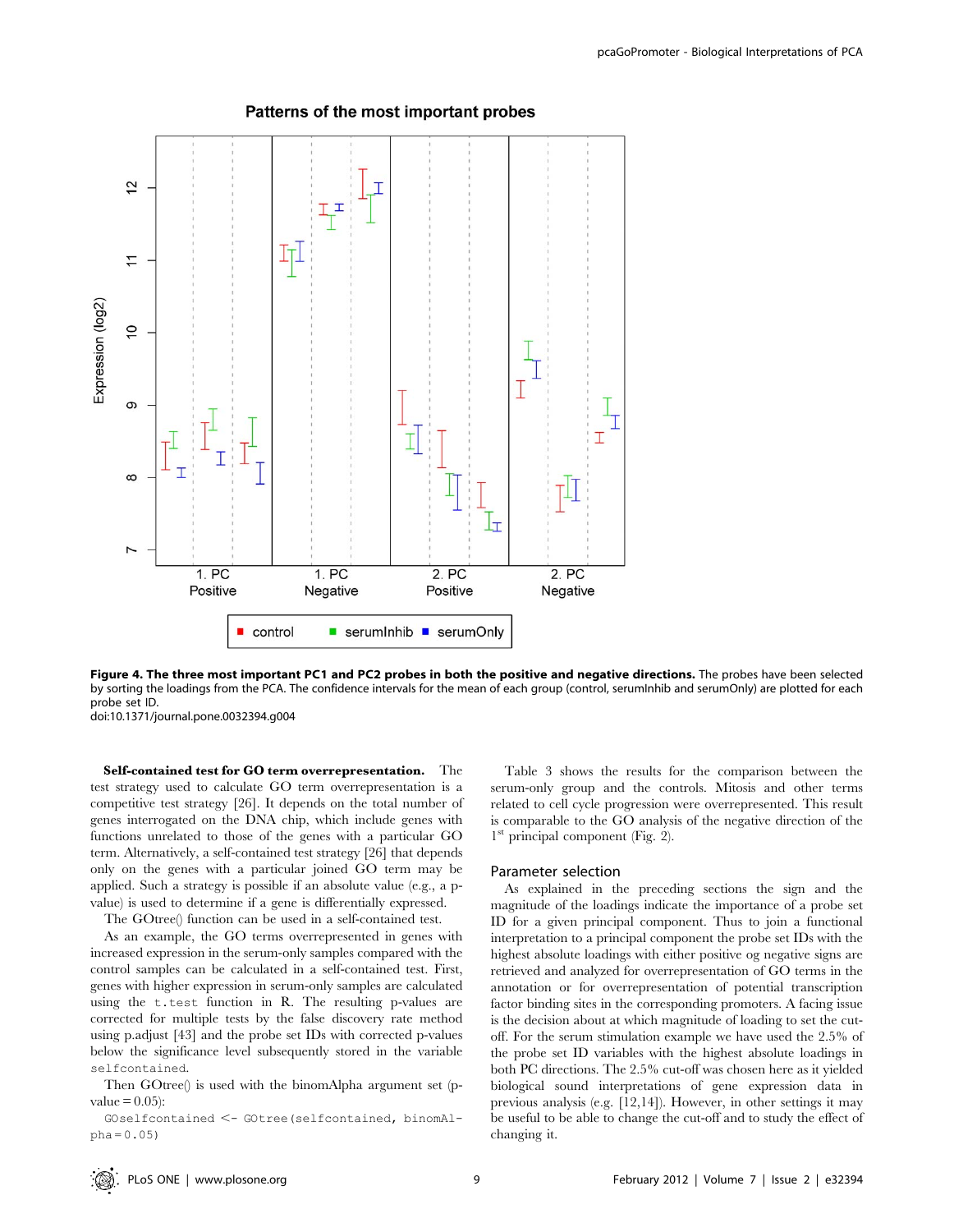Table 3. Selfcontained test for overrepresentation ( $p<0.001$ ) of GO terms in genes with higher expression in serum stimulated cells compared to controls (FDR $<$ 0.05).

| GOid       | Genes with term in list | Total number of genes with term | P-value  | <b>GOterm</b>                               |
|------------|-------------------------|---------------------------------|----------|---------------------------------------------|
| GO:0007049 | 69                      | 481                             | 1,18E-11 | cell cycle                                  |
| GO:0022403 | 44                      | 237                             | 5,37E-11 | cell cycle phase                            |
| GO:0022402 | 54                      | 360                             | 5,12E-10 | cell cycle process                          |
| GO:0000278 | 45                      | 281                             | 2,40E-09 | mitotic cell cycle                          |
| GO:0000279 | 33                      | 163                             | 2,40E-09 | M phase                                     |
| GO:0000280 | 26                      | 108                             | 4,65E-09 | nuclear division                            |
| GO:0007067 | 26                      | 108                             | 4,65E-09 | mitosis                                     |
| GO:0000087 | 26                      | 111                             | 6,61E-09 | M phase of mitotic cell cycle               |
| GO:0034984 | 37                      | 212                             | 6,61E-09 | cellular response to DNA damage stimulus    |
| GO:0048285 | 26                      | 111                             | 6,61E-09 | organelle fission                           |
| GO:0006259 | 49                      | 353                             | 2,47E-08 | DNA metabolic process                       |
| GO:0006974 | 37                      | 230                             | 6,08E-08 | response to DNA damage stimulus             |
| GO:0007059 | 16                      | 51                              | 2,60E-07 | chromosome segregation                      |
| GO:0033554 | 45                      | 333                             | 2,60E-07 | cellular response to stress                 |
| GO:0006260 | 28                      | 153                             | 3,28E-07 | DNA replication                             |
| GO:0051726 | 33                      | 205                             | 3,81E-07 | regulation of cell cycle                    |
| GO:0007346 | 22                      | 103                             | 7,31E-07 | regulation of mitotic cell cycle            |
| GO:0006281 | 29                      | 173                             | 1,15E-06 | DNA repair                                  |
| GO:0006297 | 9                       | 17                              | 3,09E-06 | nucleotide-excision repair, DNA gap filling |
| GO:0000075 | 16                      | 71                              | 3,12E-05 | cell cycle checkpoint                       |
| GO:0051716 | 49                      | 460                             | 6,37E-05 | cellular response to stimulus               |
| GO:0000070 | 9                       | 27                              | 3,25E-04 | mitotic sister chromatid segregation        |
| GO:0065004 | 11                      | 42                              | 3,81E-04 | protein-DNA complex assembly                |
| GO:0000819 | 9                       | 28                              | 4,19E-04 | sister chromatid segregation                |
| GO:0006323 | 13                      | 61                              | 5,93E-04 | DNA packaging                               |
| GO:0051276 | 31                      | 266                             | 8,76E-04 | chromosome organization                     |

doi:10.1371/journal.pone.0032394.t003

We first consider the significant GO term GO:0006695 (cholesterol biosynthetic process) which was found overrepresented in probe set IDs with the 2.5% highest loadings in PC2. Fig. 5 depicts the effect on the p-value of changing the fraction of probe set IDs included from the 0.5% highest loadings to the 25% highest loadings. It can be seen that the overrepresentation  $(p<0.05)$  of this term is observed already when 0.5% of the probe set IDs with the highest loadings are included and the overrepresentation is maintained until 8.5% of the probe set IDs with highest loadings are included. Further inclusion of probe set IDs leads to p-values above 0.05. This is due to inclusion of probe set IDs not annotated with the specific term in question. In fact only 16 genes on the chip are annotated with this term (GO:0006695) and 8 of these are found in the top 2.5% of probe Set IDs with highest loadings. Clearly the number of probe set IDs annotated with a given term will influence the outcome of the parameter selection. We therefore now consider the term GO:0043122 (''regulation of I-kappaB kinase/NF-kappaB cascade''), which is annotated to 105 probe set IDs on the chip. This term is overrepresented in the interval from 1.5% to 5.5% included probe set IDs. For this term the changes of the p-values are not monotone for increasing values of the cut-off (Figure 5). This is due to groups of probe set IDs in the interval between 5.5% to 25% that are annotated to this term having similar loadings followed by groups of probe set IDs not annotated to this term.

The term GO:0007420 (''Brain development'') is annotated to 80 probe set IDs on the chip and was not found overrepresented in the analysis. The calculated p-value for this term remained high irrespective of the fraction of probe set IDs included (Fig. 5). In the selection of probe set IDs for the overrepresentation analysis we could have weighted the probe set IDs by the PCA-rank instead of letting all included probe set IDs contribute equally to the test statistics. However, the results depicted in Figure 5 suggest that taking rank into account would only have minor effect. Thus both significant terms remain significant over a relatively broad interval of included probe set IDs. The main conclusion is that an interval between 1.5% and 5% of included probe set IDs yields robust results. Similar findings were found for the primo analysis.

### Robustness under data perturbation

Cross-validation is a direct way to judge the robustness of the PCA and the joined functional interpretations of the PC axes. This can be achieved using the functions GOtreeWithLeaveOut and primoWithLeaveOneOut. Thus, a fraction of experiments are left out, and the PCA model builds using a data set with a reduced number of experiments. This process is repeated until all samples have been left out. The default is leave-one-out, but a fraction of the samples to be left out can be given as an argument (e.g., leaveOut  $= 0.1$  results in the omission of 10% of the samples in each run). For both functions, only GOterms (for GOtreeWith-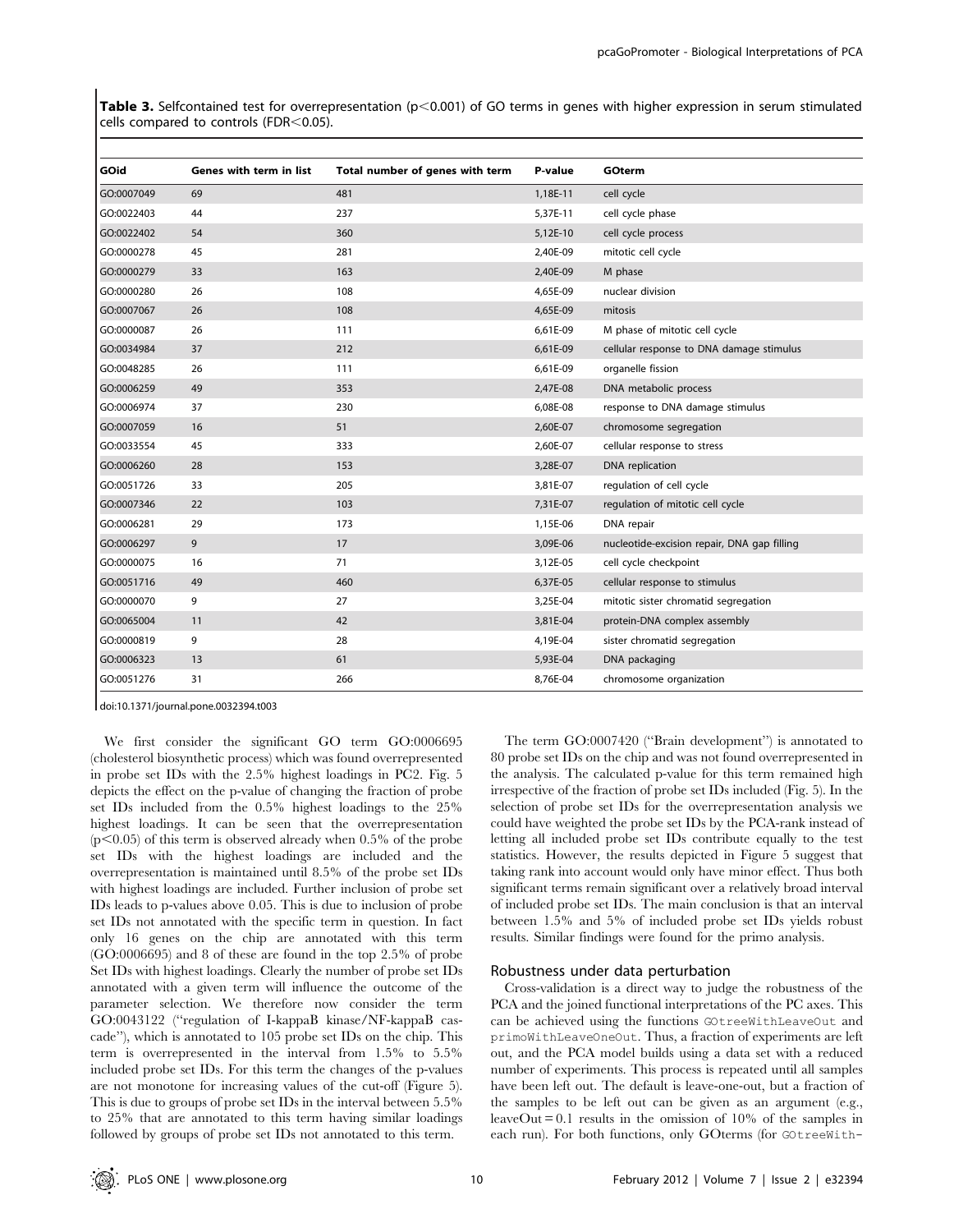

p-value of GO terms as a function of the number of probes tested

Number of probes

Figure 5. The Importance of loading cut-off for inclusion of probe set IDs in GO term annotation analysis. The probe set IDs were sorted after loadings for the first principal component (GO:0043122 and GO:0007420) and second principal component (GO:0006695) following the PCA of the serum stimulation data (Figure 2). Overrepresentation analysis for the three terms was repeated for different cut-off values between 0.5% and 25% of probe set IDs with highest loadings. Shown are the resulting p-values. The vertical dotted line indicates the top 2.5% probe set IDs with highest loadings. This is the cut-off used in the text and as the default in the pcaInfoPlot function. The horizontal dotted line indicates the 0.05 significance level.

doi:10.1371/journal.pone.0032394.g005

leaveoneOut) or PWMs (for primoWithLeaveOneOut) that are present in all runs are retrieved for subsequent ranking after pvalue. Thus, GO terms or PWMs that are only found in some of the cross-validation runs are not present in the final list.

### The command line:

GOtreePC2poscv <- GOtreeWithLeaveOut(exprsData, pc = 2, decreasing = TRUE)

calculates overrepresented GO terms in the positive direction of the 2<sup>nd</sup> principal component using leave-one-out cross-validation. The results (Table 4) show that GO terms related to sterol metabolism were consistently overrepresented in the positive direction of the  $2<sup>nd</sup>$  principal component.

### Relationship to other annotation analysis strategies

Classically the biplot [44] is used in PCA and related multivariate analysis methods for displaying the relationship between variables and experiments in the same 2D-plot. Our analysis strategy focuses, however, on the PC axes and is only equivalent to a biplot analysis when the experiments are clearly grouped and positioned close to the axes. The advantage of our analysis strategy is that the axes can be interpreted in relation to function and regulatory mechanisms even in the case where the experiments are not clearly grouped in the plot. We believe that our method of interpreting the axes is intuitive to biologists who are not a priori experts in bioinformatics or biostatistics. Advanced users interested in higher-level analysis of the link between annotation and genome-wide gene expression data are referred to [45,46,47,48].

The PcaGoPromoter analysis strategy relies on overrepresentation analysis. An alternative strategy would be to form an aggregate score for a gene set defined by a GO term or a transcription factor binding site. A very popular method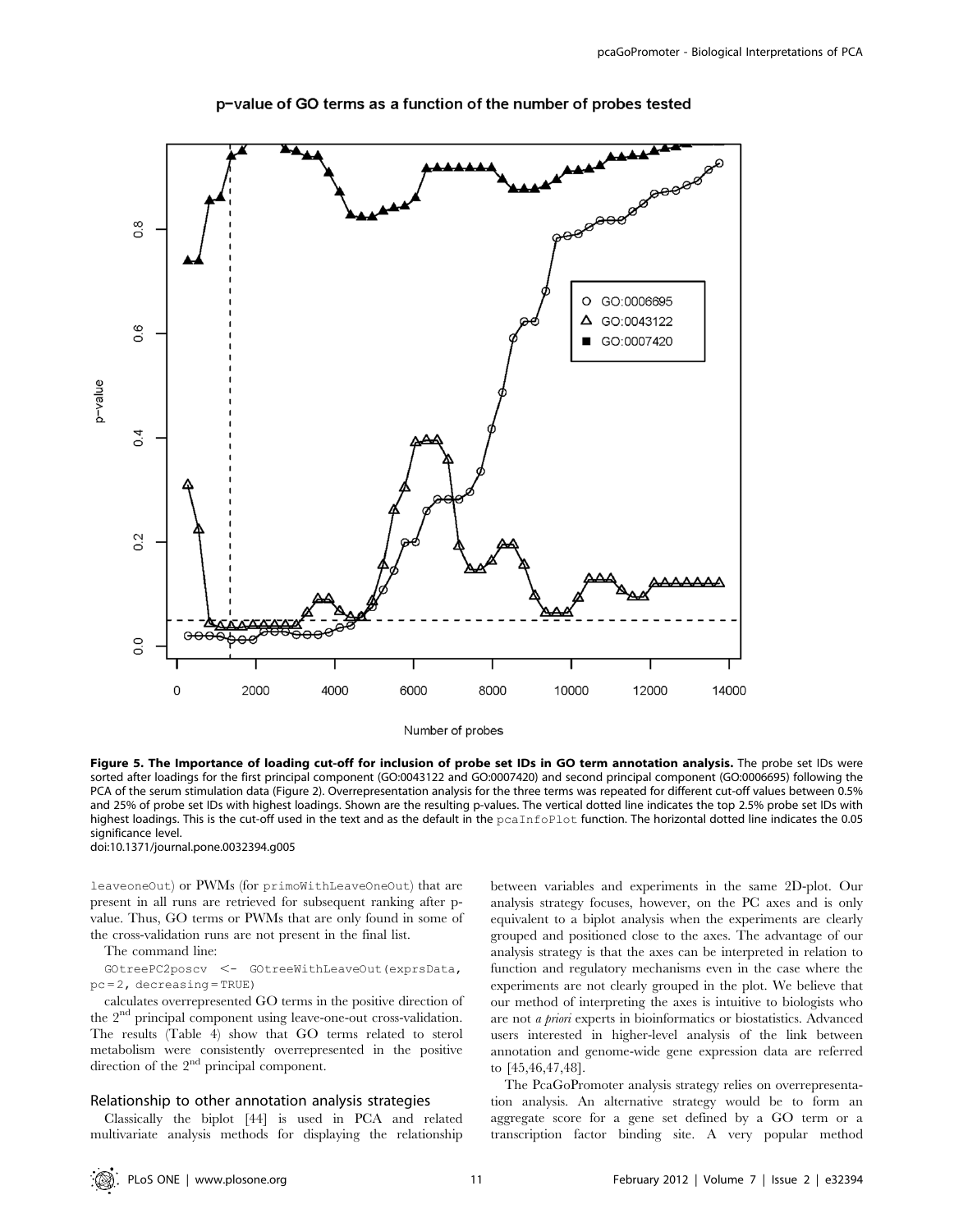Table 4. Overrepresentation ( $p<0.05$ ) of GO terms in the annotation of genes defining the positive direction of PC2 calculated using leave-one-out cross-validation.

| GOid       | p-value | Total number of genes with term | GOterm                                                 |
|------------|---------|---------------------------------|--------------------------------------------------------|
| GO:0008610 | 0,004   | 185                             | lipid biosynthetic process                             |
| GO:0002376 | 0,008   | 616                             | immune system process                                  |
| GO:0008284 | 0,010   | 221                             | positive regulation of cell proliferation              |
| GO:0045321 | 0,010   | 172                             | leukocyte activation                                   |
| GO:0006629 | 0,011   | 480                             | lipid metabolic process                                |
| GO:0016126 | 0,013   | 14                              | sterol biosynthetic process                            |
| GO:0008202 | 0,013   | 117                             | steroid metabolic process                              |
| GO:0001775 | 0,017   | 199                             | cell activation                                        |
| GO:0008652 | 0,017   | 15                              | cellular amino acid biosynthetic process               |
| GO:0009309 | 0,019   | 31                              | amine biosynthetic process                             |
| GO:0042127 | 0,019   | 447                             | regulation of cell proliferation                       |
| GO:0019752 | 0,024   | 297                             | carboxylic acid metabolic process                      |
| GO:0006950 | 0,026   | 984                             | response to stress                                     |
| GO:0006694 | 0,026   | 49                              | steroid biosynthetic process                           |
| GO:0006082 | 0,027   | 304                             | organic acid metabolic process                         |
| GO:0042180 | 0,027   | 304                             | cellular ketone metabolic process                      |
| GO:0006520 | 0,027   | 98                              | cellular amino acid metabolic process                  |
| GO:0048659 | 0,028   | 19                              | smooth muscle cell proliferation                       |
| GO:0033138 | 0,031   | 11                              | positive regulation of peptidyl-serine phosphorylation |
| GO:0016477 | 0,032   | 214                             | cell migration                                         |
| GO:0006695 | 0,034   | 12                              | cholesterol biosynthetic process                       |
| GO:0008203 | 0,034   | 41                              | cholesterol metabolic process                          |
| GO:0006928 | 0,043   | 346                             | cellular component movement                            |
| GO:0030032 | 0,044   | 6                               | lamellipodium assembly                                 |
| GO:0006066 | 0,047   | 212                             | alcohol metabolic process                              |
| GO:0048870 | 0,048   | 235                             | cell motility                                          |

doi:10.1371/journal.pone.0032394.t004

depending on aggregate scores is the gene set enrichment analysis (GSEA; [49]). One theoretical advantage of methods depending on aggregate scores is that they only rely on the information gathered from the genes included in the gene set. In the standard use of pcaGopromoter, probe set IDs not annotated with a given term contribute to the calculation of the p-value for overrepresentation. To give the user the ability to calculate overrepresentation which is only dependent on the probe set IDs annotated with a given GO term, the GOtree function was supplemented with the self-contained test option (see above).

### Conclusions

The R package pcaGoPromoter provides a collection of tools for the analysis of gene expression data obtained from any genome-wide expression analysis platform supporting either of Affymetrix probe set IDs, gene symbols or Entrez IDs as probe identifiers. It was developed in the statistical environment R. The package pcaGo-Promoter provides functions to give an overview of the data by PCA, functional interpretation by gene ontology terms (biological processes), and an indication of the involvement of specific transcription factors. In the present setup, a serum stimulation experiment with a monocyte cell line was used for illustrative purposes. In addition to the expected results, the pcaGoPromoter analysis also revealed unexpected and interesting results when applied to the serum stimulation data, e.g., an indication of cholesterol synthesis in serum-starved cells and NF-kB activation in cells treated with both serum and Erk1/2 map kinase inhibitor. This directly demonstrates how the pcaGoPromoter package can be used to direct attention towards relevant biological issues in various genome-wide gene expression analyses in the future.

### Web site access

A pcaGopromoter online version providing access to the most important plot functions is available at http://gastro.sund.ku.dk/ brew/pcaGoPromoter.html .The serum stimulation experiment used for calculations in this presentation is available as an example. In addition the user can upload data for analysis. The uploaded data should be either a zipped CEL file (with the Affymetrix platform) or a csv table for other formats. The extension R package can also be downloaded and installed locally.

#### Availability

Project name: pcaGoPromoter

Project home page: http://gastro.sund.ku.dk/brew/pcaGo Promoter.html

### Public repositories:

https://code.google.com/p/pcagopromoter/downloads/list http://www.bioconductor.org/packages/2.10/bioc/html/pcaGo Promoter.html